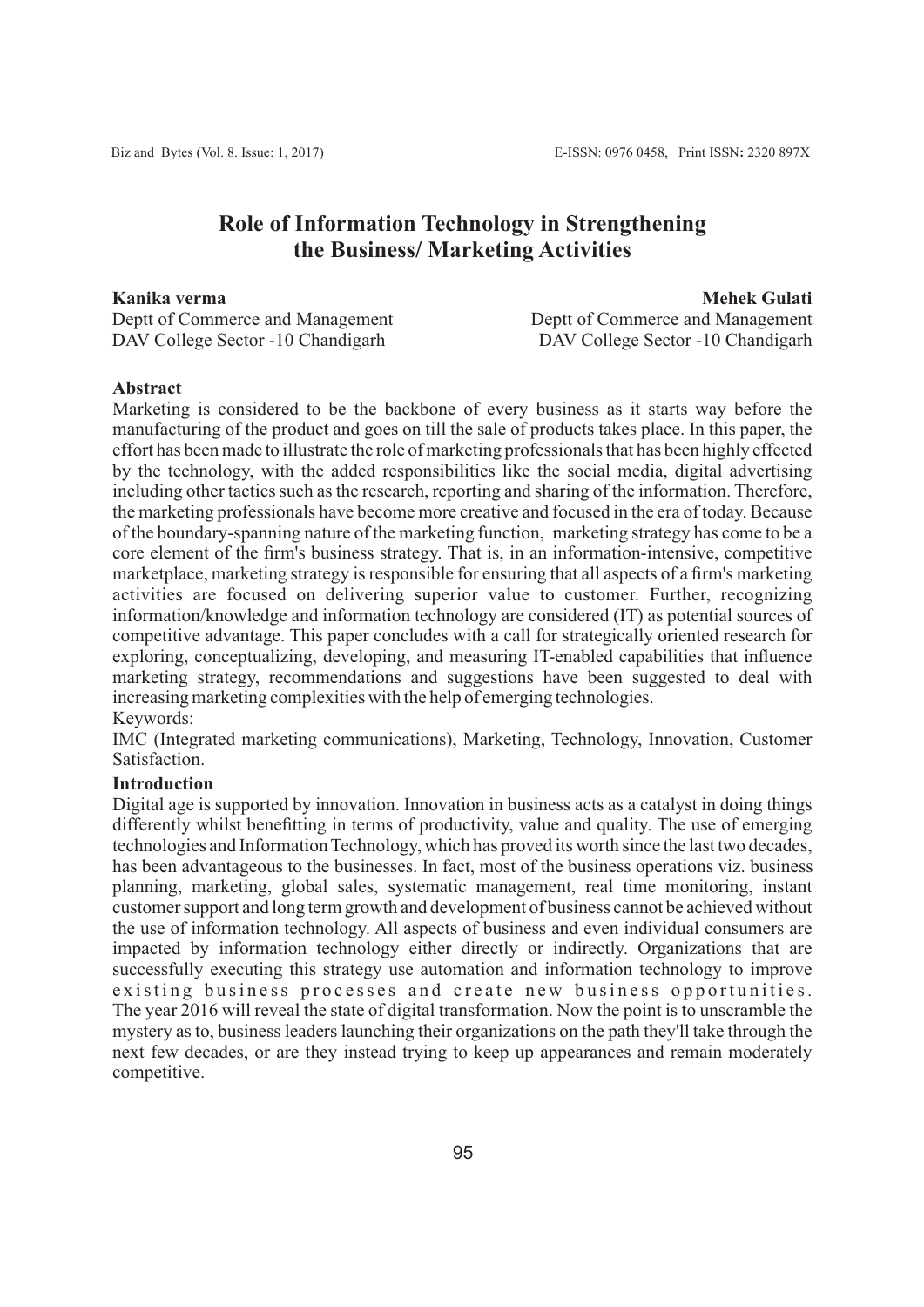The strategy of digital transformation will test whether the platforms in place today become part of the future, or relics of the past. As information technology represents a growing share of the global economy, this paper tracks both the causes and the implications of this trend.

#### **Revolutionizing of marketing activities due to technologies**

- 1. With the advancement in technology, customer experience has enhanced. They are now able to collect useful information about various products easily. Information about producer's behaviour, customer behaviour, buying behaviour etc. is easily available. Marketers with the innovative streak are using all these tools correctly. All this information is consolidated at one place. The customers are then provided only that portion of marketing information that is relevant to them. This makes customer experience with an organization more personal.
- 2. With a change in the technological environment, customer needs have also altered. People now prefer reading about sales promotion campaigns via a text message on their phones than newspapers. People now work from home as a consequence of technological advancements. Therefore, customers have become habitual to working, accessing information about products and services etc. from anywhere across the globe. It becomes imperative for businesses to provide easy access to information to their customer base. Creating mobile applications is one way to be constantly in touch with their customers. It adds to consumer's convenience and enhances satisfaction.
- 3. One way customers voice their opinions and grievances is via the social media- Twitter, Facebook etc. - besides contacting helpline numbers. There is a centralized system that records all conversations with a customer regardless of the means of communication used. This ensures that the customer views are recorded and acted upon and that there is no miscommunication.

#### **Implication of ITon marketing**

Communication is one of the most important instruments for business success. Also, today in every business most important objective is to meet or exceed the customer's expectations. Thus, communication renders the organisations with the ability to provide maximum satisfaction to their customers. Mobile phones, social media and internet are some of the technologies that come handy whilst meeting customer needs and enhancing customer relationships. The communication styles have changed the way the organisations communicate.

Phones and other forms of technologies support organisational communication. Also it enables consumers to get information on their own about the product that they wish to purchase. The work culture has also changed with people doing most of their work over phone and internet. Also, both are presented with different spellings spend money on different styles of communication. After having developed the products and services, it is imperative for the business to communicate to its customers the values and benefits of their offerings. Integrated marketing communications provide the services of sending a consistent message across all customers through promotional activities. Other ways of communication such as TV, radio, magazines etc. also help deliver the required messages. This also helps in delivering the same message. IMC enables organisations to build their brand name through coordinated communication thus developing strong customer relationship and satisfying their needs.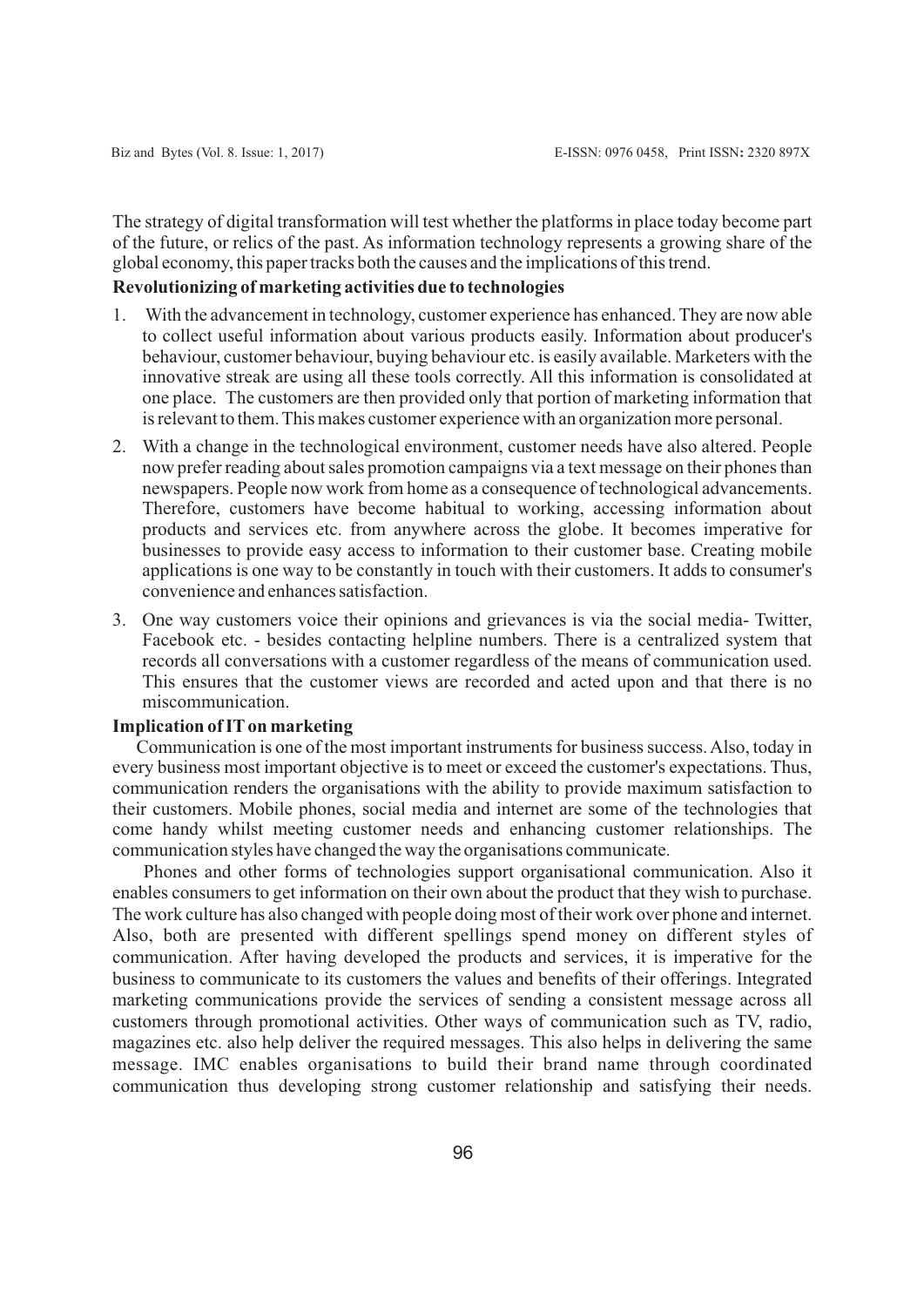Millennial have contributed the most towards the need for a fast changing technological environment. For instance, youngsters prefer getting promotional messages on phone instead of reading about a new product in the newspaper. Facebook is a popular platform wherein businesses advertise their products and services. All forms of marketing media have been forced to come up with innovations in order to ensure long term growth and development. The wide variety of marketing channels available, ranging from social networks to distribution platforms like YouTube, offers more options than ever to reach more customers than before. Consumers are also impacted by technological changes in marketing. Most particularly, consumers are more responsive to the advertisements than before, due to higher relevance to their interests because of the huge amount of data they share.

How IT supplemented the growth of the business:

- 1. If consumers have access to interactive media, internet etc. they automatically gain access to the vast amount of information available in the vicinity of online data. They can, therefore, collect more information about various products without the help of intermediaries.
- 2. IMC enables organisations to strengthen their customer relationship thus leading to more satisfied customers.
- 3. Consumer expectations are high and so are the explosions in engagement devices and channels. As a consequence, marketers today have to make use of a medium to make sense of highly disconnected figures. IT helps in this process.

#### **Challenges and Recommendations of technological complexities:**

Consumer expectations are high and so are the explosions in engagement devices and channels. As a consequence, marketers today have to make use of a medium to make sense of highly disconnected figures. IT helps in this process. Although there has been some success in connecting disconnected figures, CMO (Chief Marketing Officer) still face some challenges. There are two camps: those who understand it and have intricate systems to measure and act on the metrics and others who know they need metrics but don't know how to leverage effectively. Collecting matrices involves going beyond going through business transactions and objectives. In order to effectively leverage the metrics, businesses have to look at creating consolidated, personal views of their customers that span channels.

#### **Conclusion**

No business would be able to thrive in the long run if it doesn't upgrade its technology. Therefore, it is imperative for businesses to keep track of all advancements in technology. It will help in improved customer services, enhanced customer experiences and strengthened customer relation in this era of marketing where satisfying consumers is the most important objective. IT helps organisations to improve their quality of products and services, increase productivity and ensure value to the customers. Entrepreneurial success is highly dependent on the ease with which businesses can adapt to the technological advancements. IT will ensure the success of business firms across the world.